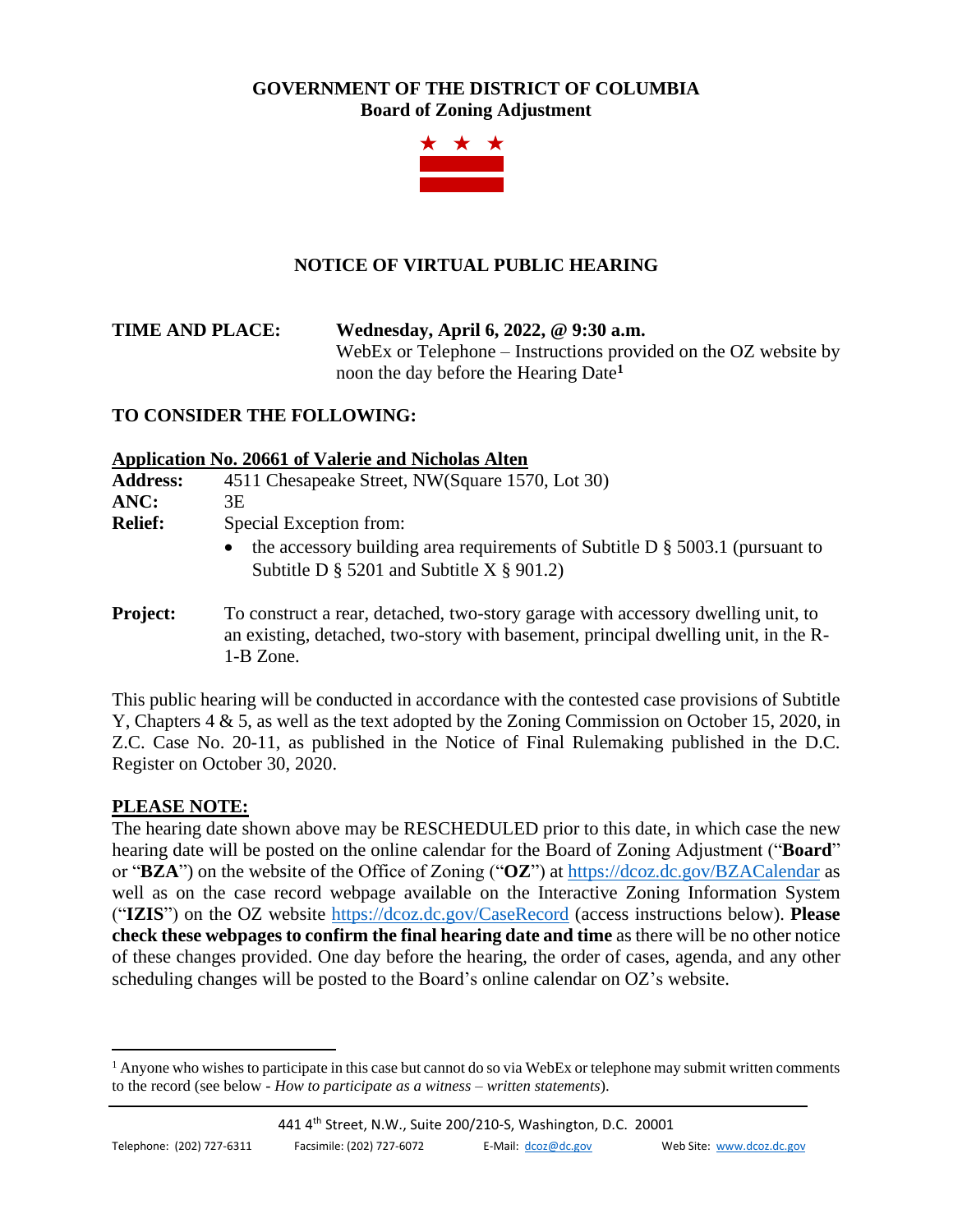Those who wish to testify at the public hearing **must** be present when their case is called. The order of cases may change at the Board's discretion. Participants are encouraged to visit <https://dcoz.dc.gov/service/watch-live-virtual-zcbza-hearingsmeetings> to watch the live broadcast of the hearing starting at 9:30 a.m. to hear the order of cases and may listen periodically to monitor the cases the Board is hearing at any point.

## **HOW TO FAMILIARIZE YOURSELF WITH THE CASE**

### **Online Case Record**

- To access OZ's online case record, visit the OZ website and select the Interactive Zoning Information System ("**IZIS**") option (available at [https://dcoz.dc.gov/CaseRecord\)](https://dcoz.dc.gov/CaseRecord)
- To select a case to view, enter the Application number indicated at the top of this notice and click the "Search" button
- To view the record for a specific case, click the corresponding "View" button on the right
- To view the full list of documents in the case record, click "View Full Log" under "Case Documents" on the lower right
- To view a specific exhibit, click the corresponding "View" button on the right and it will open a PDF document in a separate window.

### **How to participate as a witness – oral presentation**

Interested persons or representatives of organizations may be heard at the virtual public hearing. All individuals, organizations, or associations wishing to testify in this case are **strongly encouraged to sign up to testify at least 24 hours prior to the start of the hearing** on OZ's website at <https://dcoz.dc.gov/> or by calling Robert Reid at (202) 727-0789 in order to ensure the success of the new virtual public hearing procedures. If you forget to sign up 24-hours prior to the hearing, please call the **OZ Hotline at (202) 727-5471** to sign-up to testify and to receive WebEx login or call-in instructions. Please visit <https://dcoz.dc.gov/release/virtual-public-hearings> or call the Office of Zoning for more information about participating in virtual public hearings.

#### **How to participate as a witness - written statements**

Written statements, in lieu of personal appearances or oral presentation, may be submitted for inclusion in the record, provided that **ALL WRITTEN COMMENTS AND/OR TESTIMONY MUST BE SUBMITTED TO THE RECORD AT LEAST 24 HOURS PRIOR TO THE START OF THE HEARING, unless the Board approves a request to introduce written comments at the public hearing upon demonstration of good cause and no prejudice to parties**. The public is encouraged to submit written testimony through IZIS at [https://app.dcoz.dc.gov/Login.aspx;](https://app.dcoz.dc.gov/Login.aspx) however, written statements may also be submitted by e-mail to [bzasubmissions@dc.gov.](mailto:bzasubmissions@dc.gov) Please include the case number on your submission. If you are unable to use either of these means of submission, please contact Robert Reid at (202) 727-0789 for further assistance.

### **How to participate as a party**

Any person who desires to participate as a party in this case must request party status and must comply with the provisions of Subtitle Y  $\S$  404.1. Persons seeking party status must file a Form 140 - Party Status Application (available to download from OZ's website at: [https://app.dcoz.dc.gov/Help/Forms.html\)](https://app.dcoz.dc.gov/Help/Forms.html) with the Board **NO LESS THAN 14 DAYS PRIOR**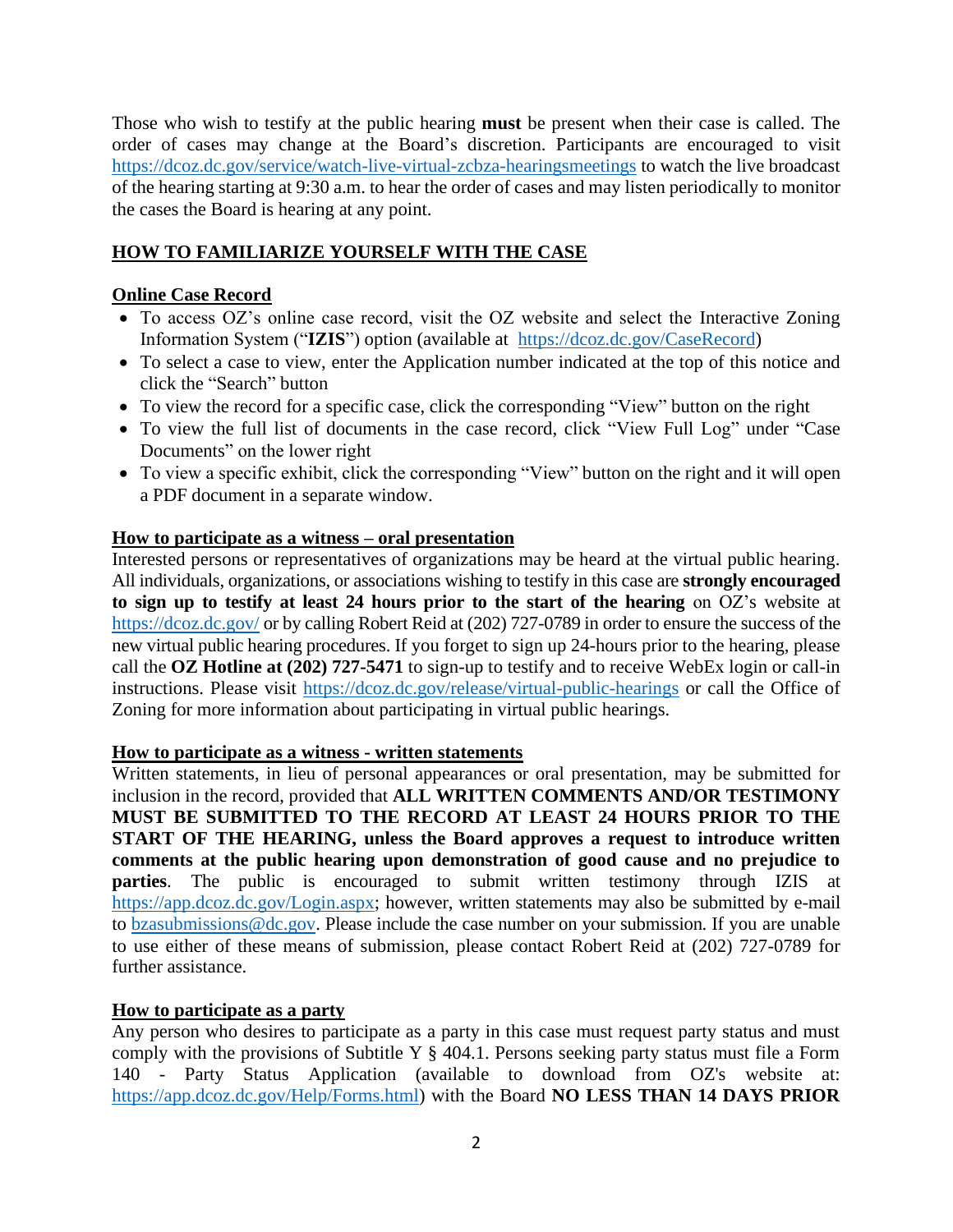**TO THE ORIGINAL DATE SET FOR THE HEARING (**or 14 days prior to a scheduled public meeting if seeking advanced party status consideration).

A party has the right to cross-examine witnesses, to submit proposed findings of fact and conclusions of law, to receive a copy of the written decision of the Board, and to exercise the other rights of parties as specified in the Zoning Regulations.

Except for an affected ANC, any person or entity that desires to participate as a party in this case must clearly demonstrate that the person's interests would likely be more significantly, distinctly, or uniquely affected by the proposed zoning action than other persons in the general public.

If you are still unsure of what it means to participate as a party and would like more information on this, please review the summary available at<https://dcoz.dc.gov/publication/party-vs-person> or contact OZ at [dcoz@dc.gov](mailto:dcoz@dc.gov) or at (202) 727-6311.

#### **Advisory Neighborhood Commission ("ANC")**

The property for which zoning relief is requested is within or adjacent to the boundaries of ANC **3E**, which is therefore an "affected" ANC and so automatically a party in this case. Please contact your ANC commissioner to learn how to participate in your ANC's deliberation process and to find out if or when the Applicant is scheduled to appear before the ANC. To find contact information for your ANC, visit [http://anc.dc.gov.](http://anc.dc.gov/)

The Board must give "great weight" to the "issues and concerns" raised in a written report of an "affected" ANC approved at a properly noticed meeting that was open to the public by the full ANC with a quorum present. The Board may give "great weight" to the oral testimony of the "affected" ANC's authorized representative if it complies with the requirements of Y §§ 406.3  $\&$ 406.4.

Section 13(d) of the Advisory Neighborhood Commissions Act of 1975, effective March 26, 1976 (D.C. Law 1-21; D.C. Official Code § 1-309.10(d) (2012 Repl.)) and Subtitle Y §§ 406.2 & 406.4.

**FOR FURTHER INFORMATION, YOU MAY CONTACT THE OFFICE OF ZONING AT (202) 727-6311** and refer to the five-digit application number listed at the top of the notice.

#### **FREDERICK L. HILL, LORNA L. JOHN, CARL H. BLAKE, AND CHRISHAUN S. SMITH -------- BOARD OF ZONING ADJUSTMENT FOR THE DISTRICT OF COLUMBIA, BY SARA A. BARDIN, DIRECTOR, AND BY CLIFFORD W. MOY, SECRETARY TO THE BOARD OF ZONING ADJUSTMENT.**

**Do you need assistance to participate?** If you need special accommodations or need language assistance services (translation or interpretation), please contact Zee Hill at (202) 727-0312 o[r Zelalem.Hill@dc.gov](about:blank) five days in advance of the meeting. These services will be provided free of charge.

**¿Necesita ayuda para participar?** Si tiene necesidades especiales o si necesita servicios de ayuda en su idioma (de traducción o interpretación), por favor comuníquese con Zee Hill llamando al (202) 727-0312 o escribiendo a [Zelalem.Hill@dc.gov](about:blank) cinco días antes de la sesión. Estos servicios serán proporcionados sin costo alguno.